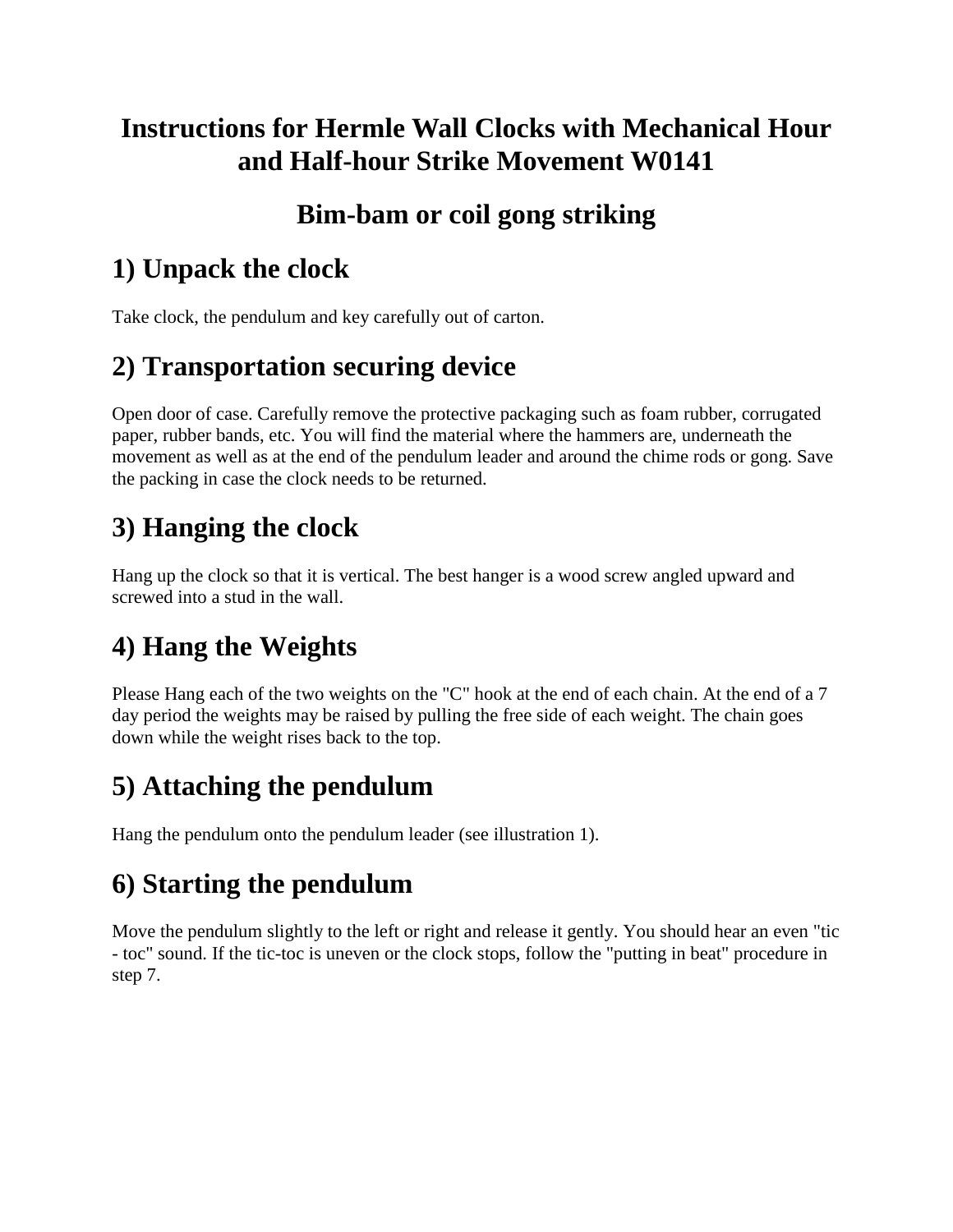## **7) Putting the clock in beat**

Putting the clock in beat is the **responsibility of the clock owner**. While the clock was in beat when it left the factory, it may get out of beat during handling. It is a simple process, once you have tried it a few times.

Putting the clock in beat is an adjustment to make the tic and toc evenly spaced. There is a slip clutch mechanism in the clock's escapement (the part that makes the ticking sound and operates the pendulum). The slip clutch is operated by pushing the pendulum leader slightly past the point where you feel a resistance.

To put the clock in beat: Make sure the clock is hanging straight. Listen to the tic toc. Gently push the pendulum leader slightly past the point of resistance. Listen to the tic toc again. If it is more uneven, push the leader in the opposite direction and listen to the tic tock again. After several tries, you will be able to get the tic and toc sound to be evenly spaced, and the clock is then "in beat".

# **8) Strike**

Your clock strikes once on each half-hour and strikes the number of each hour.

There may be a strike shut-off lever located beneath the movement or outside the numeral 2 of the dial.

## **9) Setting the clock**

The minute hand (long hand) may be moved clockwise to set the clock to the correct time. Never turn the hour (short) hand, it moves automatically.

If the clock is striking the wrong hour, move the hour hand (short hand) to point to the hour that the clock just struck.

## **10) Regulating the clock**

To make the clock run slower - turn the regulating nut below the pendulum to the left (see illustration 2).

To make the clock run faster - turn the regulating nut to the right.

One turn of the regulating nut changes the clock's rate by approximately 1 minute per day. An accuracy of 2 - 5 minutes per week is typical.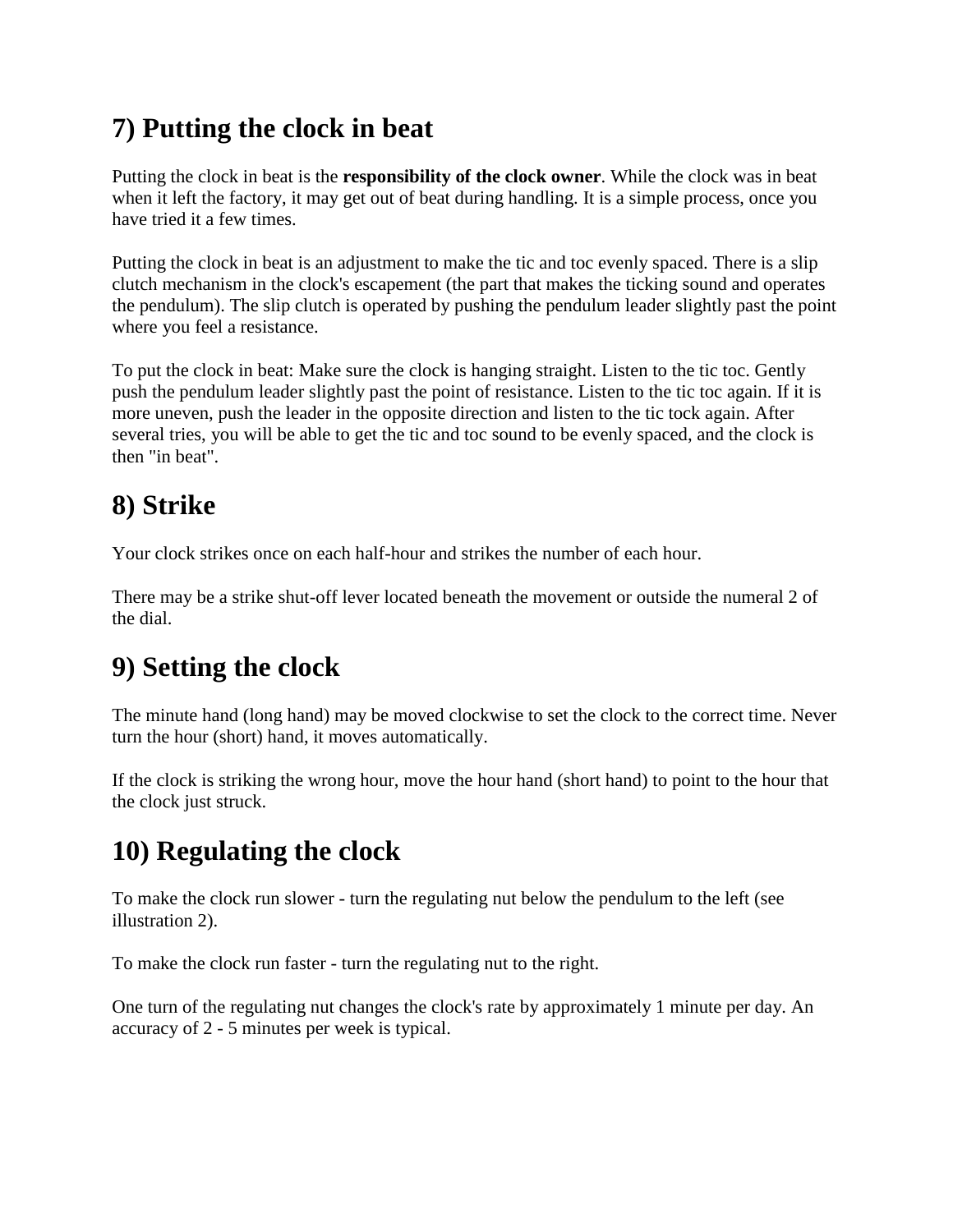

Illustration 1 - attaching the pendulum to the pendulum leader



- Regulating the timekeeping by using the regulating nut at the bottom of the pendulum